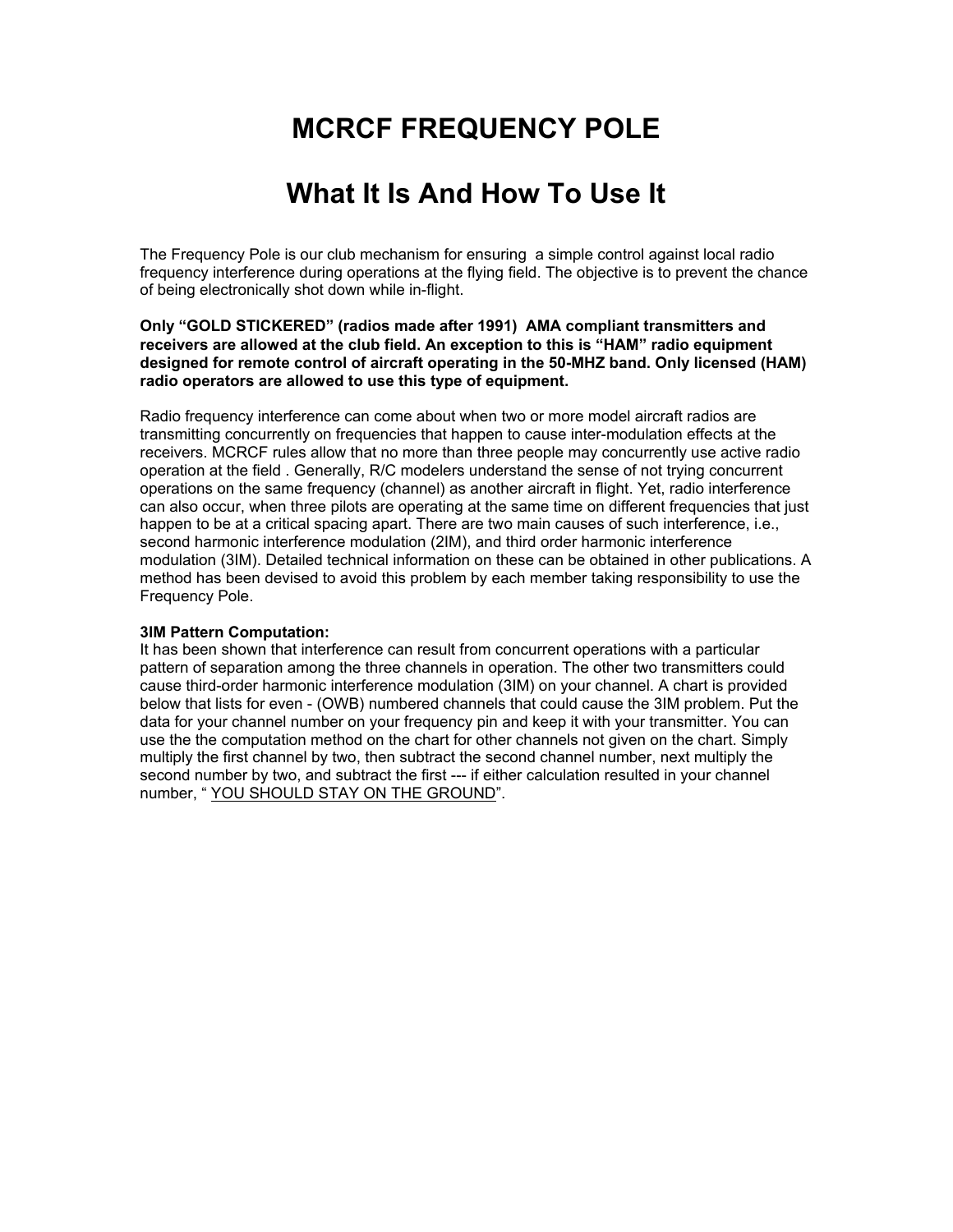## **3RD ORDER HARMONIC INTERFERENCE CHART**

| For: Channel 12                                                                                                                                                                                                                                                                      | For: Channel 14                                                                                                                                                                                                                                                                                | For: Channel 16                                                                                                                                                                                                                                                       | For: Channel 18                                                                                                                                                                                                                                                                    | For: Channel 20                                                                                                                                                                                                                                                               | For: Channel 22                                                                                                                                                                                                                                                                          |
|--------------------------------------------------------------------------------------------------------------------------------------------------------------------------------------------------------------------------------------------------------------------------------------|------------------------------------------------------------------------------------------------------------------------------------------------------------------------------------------------------------------------------------------------------------------------------------------------|-----------------------------------------------------------------------------------------------------------------------------------------------------------------------------------------------------------------------------------------------------------------------|------------------------------------------------------------------------------------------------------------------------------------------------------------------------------------------------------------------------------------------------------------------------------------|-------------------------------------------------------------------------------------------------------------------------------------------------------------------------------------------------------------------------------------------------------------------------------|------------------------------------------------------------------------------------------------------------------------------------------------------------------------------------------------------------------------------------------------------------------------------------------|
| 14<br>16<br>$\overline{a}$<br>16<br>20<br>$\overline{a}$<br>18<br>24<br>$\overline{a}$<br>20<br>$\overline{a}$<br>28<br>22<br>32<br>$\overline{a}$<br>26<br>40<br>$ -$<br>28<br>44<br>$\overline{a}$<br>30<br>48<br>$ -$<br>32<br>$\overline{a}$<br>52<br>34<br>56<br>$-$            | 16<br>18<br>$\sim$ $\sim$<br>18<br>22<br>$\sim$ $\sim$<br>20<br>26<br>$\sim$ $\sim$<br>22<br>$\sim$ $\sim$<br>30<br>24<br>$\sim$ $\sim$<br>34<br>26<br>38<br>$\sim$ $\sim$<br>28<br>42<br>$\sim$ $\sim$<br>30<br>46<br>$\sim$ $\sim$<br>32<br>$\sim$ $\sim$<br>50<br>34<br>54<br>$\sim$ $\sim$ | 14<br>12<br>$\sim$ $\sim$<br>18<br>20<br>$\sim$ $\sim$<br>20<br>24<br>$\sim$ $\sim$<br>22<br>28<br>$\sim$ $\sim$<br>24<br>32<br>$\sim$ $\sim$<br>28<br>40<br>$\sim$ $\sim$<br>30<br>44<br>$\sim$ $\sim$<br>32<br>48<br>$\sim$ $\sim$<br>34<br>52<br>$\sim$ $\sim$     | 16<br>14<br>$\overline{a}$<br>20<br>22<br>$\sim$ $\sim$<br>22<br>26<br>$\sim$ $\sim$<br>24<br>30<br>$\sim$ $\sim$<br>26<br>$\overline{a}$<br>34<br>38<br>28<br>$\sim$ $\sim$<br>30<br>42<br>$\overline{a}$<br>32<br>46<br>$\sim$ $\sim$<br>34<br>50<br>$\sim$ $\sim$               | 16<br>12<br>$\sim$ $\sim$<br>18<br>16<br>$\sim$ $\sim$<br>22<br>24<br>$\sim$ $\sim$<br>24<br>$\sim$ $\sim$<br>28<br>26<br>32<br>$\sim$ $\sim$<br>30<br>40<br>$\sim$ $\sim$<br>32<br>44<br>$\sim$ $\sim$<br>34<br>48<br>$\sim$ $\sim$<br>38<br>$\sim$ $\sim$<br>56             | 18<br>14<br>$\ddot{\phantom{1}}$<br>20<br>18<br>$\sim$ $\sim$<br>24<br>26<br>$\overline{a}$<br>26<br>30<br>$\sim$ $\sim$<br>28<br>34<br>$\overline{a}$<br>30<br>38<br>$\overline{\phantom{a}}$<br>32<br>42<br>$\overline{a}$<br>34<br>46<br>$\sim$ $\sim$<br>38<br>$\sim$ $\sim$<br>54   |
| For: Channel 24                                                                                                                                                                                                                                                                      | For: Channel 26                                                                                                                                                                                                                                                                                | For: Channel 28                                                                                                                                                                                                                                                       | For: Channel 30                                                                                                                                                                                                                                                                    | For: Channel 32                                                                                                                                                                                                                                                               | For: Channel 34                                                                                                                                                                                                                                                                          |
| 18<br>$\overline{\phantom{a}}$<br>12<br>20<br>16<br>$\overline{a}$<br>22<br>20<br>$\overline{a}$<br>26<br>28<br>$\overline{a}$<br>28<br>32<br>$\overline{a}$<br>32<br>40<br>$\overline{\phantom{a}}$<br>34<br>44<br>$\overline{a}$<br>38<br>52<br>$\overline{a}$<br>40<br>56<br>$ -$ | 20<br>$\ddotsc$<br>14<br>22<br>18<br>$\sim$ $\sim$<br>24<br>22<br>$\sim$ $\sim$<br>28<br>30<br>$\sim$ $\sim$<br>30<br>34<br>$\sim$ $\sim$<br>32<br>38<br>$\sim$ $\sim$<br>34<br>42<br>$\sim$ $\sim$<br>38<br>$\sim$ $\sim$<br>50<br>40<br>54<br>$\sim$ $\sim$                                  | 20<br>$\omega$ $\omega$<br>12<br>22<br>16<br>$\sim$ $\sim$<br>24<br>20<br>$\sim$ $\sim$<br>26<br>24<br>$\sim$ $\sim$<br>30<br>32<br>$\sim$ $\sim$<br>34<br>40<br>$\sim$ $\sim$<br>38<br>48<br>$\sim$ $\sim$<br>40<br>52<br>$\sim$ $\sim$<br>42<br>56<br>$\sim$ $\sim$ | 22<br>$\overline{\phantom{a}}$<br>14<br>24<br>18<br>$\overline{a}$<br>26<br>$\overline{a}$<br>22<br>28<br>26<br>$\overline{a}$<br>32<br>34<br>$\sim$ $\sim$<br>34<br>38<br>$\sim$ $\sim$<br>38<br>46<br>$\overline{a}$<br>40<br>50<br>$\overline{a}$<br>42<br>54<br>$\overline{a}$ | 22<br>$\mathbb{L}^{\mathbb{L}}$<br>12<br>24<br>16<br>$\sim$ $\sim$<br>26<br>20<br>$\sim$ $\sim$<br>28<br>24<br>$\sim$ $\sim$<br>30<br>28<br>$\sim$ $\sim$<br>38<br>44<br>$\sim$ $\sim$<br>40<br>$\sim$ $\sim$<br>48<br>42<br>52<br>$\sim$ $\sim$<br>44<br>$\sim$ $\sim$<br>56 | 24<br>$\ddotsc$<br>14<br>26<br>18<br>$\overline{a}$<br>28<br>22<br>$\overline{\phantom{a}}$<br>30<br>26<br>$\overline{a}$<br>32<br>30<br>$\overline{a}$<br>38<br>42<br>$\overline{\phantom{a}}$<br>40<br>46<br>$\overline{a}$<br>42<br>50<br>$\sim$ $\sim$<br>44<br>54<br>$\overline{a}$ |
| For: Channel 38                                                                                                                                                                                                                                                                      | For: Channel 40                                                                                                                                                                                                                                                                                | For: Channel 42                                                                                                                                                                                                                                                       | For: Channel 44                                                                                                                                                                                                                                                                    | For: Channel 46                                                                                                                                                                                                                                                               | For: Channel 48                                                                                                                                                                                                                                                                          |
| 26<br>14<br>$\overline{a}$<br>28<br>$\overline{\phantom{a}}$<br>18<br>30<br>22<br>$\overline{a}$<br>32<br>26<br>$ -$<br>34<br>30<br>$\overline{\phantom{a}}$<br>40<br>42<br>$\overline{a}$<br>42<br>46<br>- -<br>44<br>50<br>$ -$<br>46<br>54<br>$ -$                                | 26<br>12<br>$\sim$ $\sim$<br>28<br>16<br>$\Box$ .<br>30<br>20<br>$\sim$ $\sim$<br>32<br>24<br>$\sim$ $\sim$<br>34<br>28<br>$\sim$ $\sim$<br>42<br>$\sim$ $\sim$<br>44<br>44<br>48<br>$\sim$ $\sim$<br>46<br>52<br>$\sim$ $\sim$<br>48<br>56<br>$\sim$ $\sim$                                   | 28<br>14<br>$\sim$ $\sim$<br>30<br>$\omega$ $\omega$<br>18<br>32<br>22<br>$\sim$ $\sim$<br>34<br>26<br>$\sim$ $\sim$<br>38<br>34<br>$\sim$ $\sim$<br>40<br>38<br>$\sim$ $\sim$<br>44<br>46<br>$\sim$ $\sim$<br>46<br>50<br>$\sim$ $\sim$<br>48<br>54<br>$\sim$ $\sim$ | 28<br>12<br>$\overline{a}$<br>30<br>$\omega_{\rm c}$<br>16<br>32<br>20<br>$ -$<br>34<br>24<br>$\sim$ $\sim$<br>38<br>32<br>$\sim$ $\sim$<br>42<br>40<br>$\overline{a}$<br>46<br>48<br>$\sim$ $\sim$<br>48<br>52<br>$\sim$ $\sim$<br>50<br>56<br>$\overline{a}$                     | 30<br>14<br>$\sim$ $\sim$<br>32<br>$\sim$ $\sim$<br>18<br>34<br>$\omega_{\rm c}$<br>22<br>38<br>30<br>$\sim$ $\sim$<br>40<br>$\sim$ $\sim$<br>34<br>42<br>38<br>$\sim$ $\sim$<br>44<br>$\overline{a}$<br>42<br>48<br>50<br>$\sim$ $\sim$<br>50<br>54<br>$\sim$ $\sim$         | 30<br>12<br>$\overline{a}$<br>32<br>16<br>$\sim$ $\sim$<br>34<br>20<br>$ -$<br>38<br>28<br>$\sim$ $\sim$<br>40<br>32<br>$\overline{\phantom{a}}$<br>44<br>40<br>$\sim$ $\sim$<br>46<br>44<br>$ -$<br>50<br>$\sim$ $\sim$<br>52<br>52<br>56<br>$\overline{a}$                             |
| For: Channel 50                                                                                                                                                                                                                                                                      | For: Channel 52                                                                                                                                                                                                                                                                                | For: Channel 54                                                                                                                                                                                                                                                       | For: Channel 56                                                                                                                                                                                                                                                                    |                                                                                                                                                                                                                                                                               |                                                                                                                                                                                                                                                                                          |
| 32<br>14<br>$\overline{a}$<br>34<br>$\sim$ $\sim$<br>18<br>38<br>26<br>$ -$<br>40<br>$\overline{a}$<br>30<br>42<br>34<br>$\overline{a}$<br>44<br>$\overline{a}$<br>38                                                                                                                | 32<br>12<br>$ -$<br>34<br>16<br>$\sim$ $\sim$<br>38<br>24<br>$\sim$ $\sim$<br>40<br>28<br>$\sim$ $\sim$<br>42<br>32<br>$\sim$ $\sim$                                                                                                                                                           | 34<br>$\overline{\phantom{a}}$<br>14<br>38<br>$\sim$ $\sim$<br>22<br>40<br>26<br>$\sim$ $\sim$<br>42<br>$\sim$ $\sim$<br>30<br>44<br>34<br>$\sim$ $\sim$<br>46<br>38<br>$\sim$ $\sim$                                                                                 | 34<br>$\overline{\phantom{a}}$<br>12<br>38<br>$\omega_{\rm c}$<br>20<br>40<br>24<br>$\sim$ $\sim$<br>28<br>42<br>$\sim$ $\sim$<br>32<br>44<br>$ -$<br>48<br>$\sim$ $\sim$<br>40                                                                                                    |                                                                                                                                                                                                                                                                               |                                                                                                                                                                                                                                                                                          |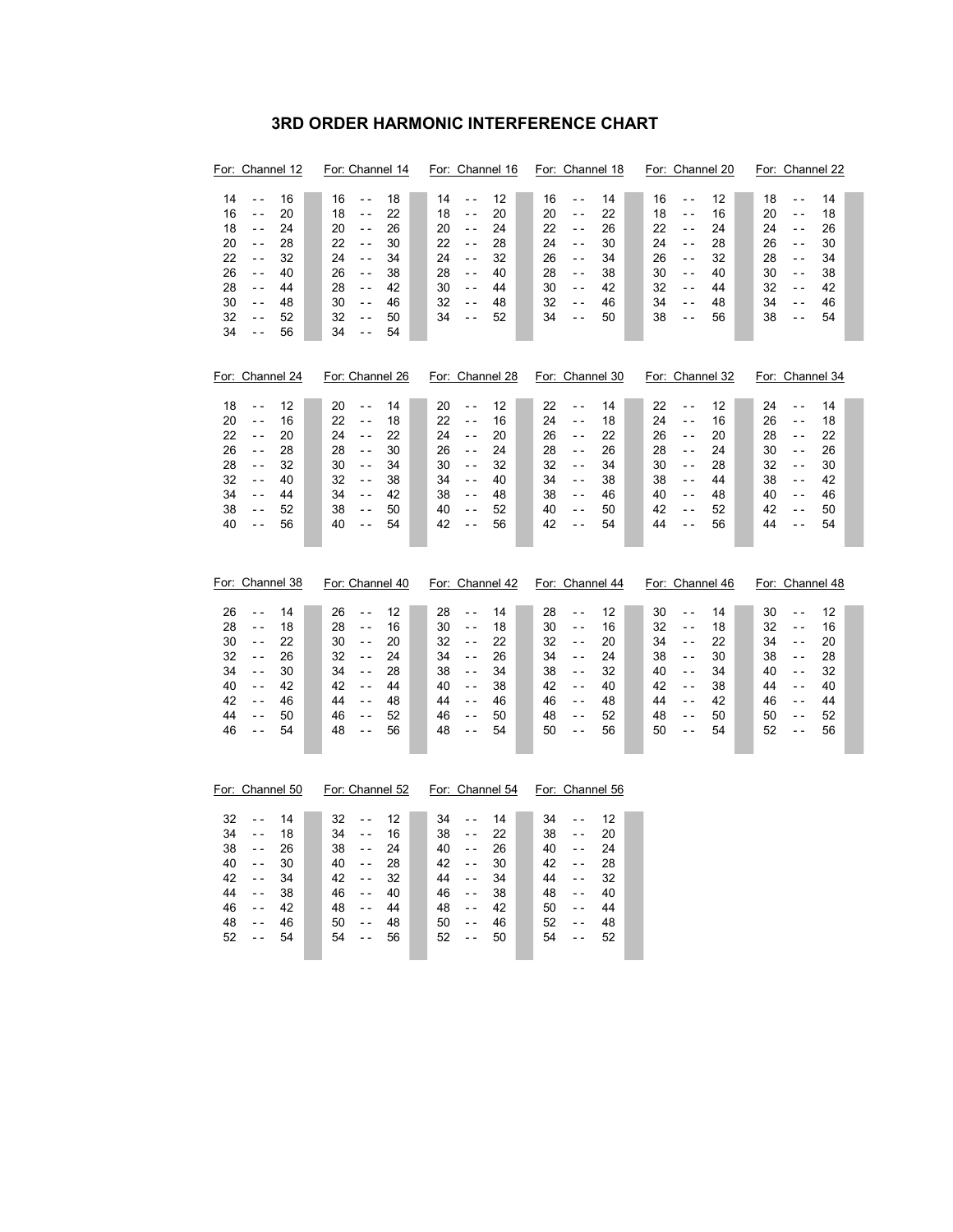### **Frequency Channels to avoid -**

### **DO NOT USE** the following channels:

Channels 20 & 21 --- This avoids interference with TV channel 4.

The following channels should be avoided:

 Channels 13, 14, 33, 34, 38, 46, and 56 ---- These are adjacent to the strongest "pagers" detected in the local area. There is no definite indication of a regular problem on any of these channels, but why tempt fate unnecessarily?

The Frequency Pole is always located on the southern side of the transmitter impound area located in the pits. Club members are expected to put their "frequency pin" on the Frequency Pole. This provides a way of identifying who is actively using a certain radio frequency channel or is awaiting a turn to use it. In addition to the frequency pin display a second channel number is required to be displayed on the transmitter in use. This is in accordance with AMA and MCRCF rules.

The frequency pin is supplied by the club secretary and shall be appropriately endorsed and stamped for approved current membership, AMA membership and approved pilot status. Frequency pins for all channels used by a member may be obtained from the Club Secretary or the Director of Membership. The members name and AMA number must appear on the pin. The pin, for example, may be glued to a card approximately 3 inches square and adhered to a clothes pin for ease of use and display.

If you are not the first one using a radio at the field, put your frequency pin under the bottom-most pin on the vertical part of the frequency pole, i.e., in the next available spot and put your transmitter on the impound shelf located on the gazebo. For the example shown in the attached figure, you would put your pin under number **16.** 

**You may not turn on your radio for any reason until** your pin reaches one of the three spots on the green top horizontal bar or the one spot on the yellow horizontal bar.

The yellow bar is reserved for one pin whose owner needs to make engine or radio equipment adjustments. There are special rules for yellow bar operation, as follows:

- 1. No frequency conflict can be allowed between any channels indicated on the green bar and the one for yellow bar operation.
- 2. Transmitter must have its antenna fully collapsed during yellow bar operation.
- 3. Yellow bar operation should not extend more than 15 minutes, i.e., the time for one average flight. Longer periods are permitted providing other pilots are not waiting to use this feature.
- 4. During their yellow bar operation, pilots must be physically away from spectators and any other active flyers.

When one of the flyers finishes a flight and turns that radio "OFF", that pilot must remove the frequency pin for that radio channel from the green bar. That pilot may put his pin down the frequency pole at the next available spot, i.e., under #16. For the next pilot waiting to fly, in this example #24, after checking for any frequency interference, the next pin in line may be moved to the horizontal green bar. The whole process is repeated in this manner for other flyers.